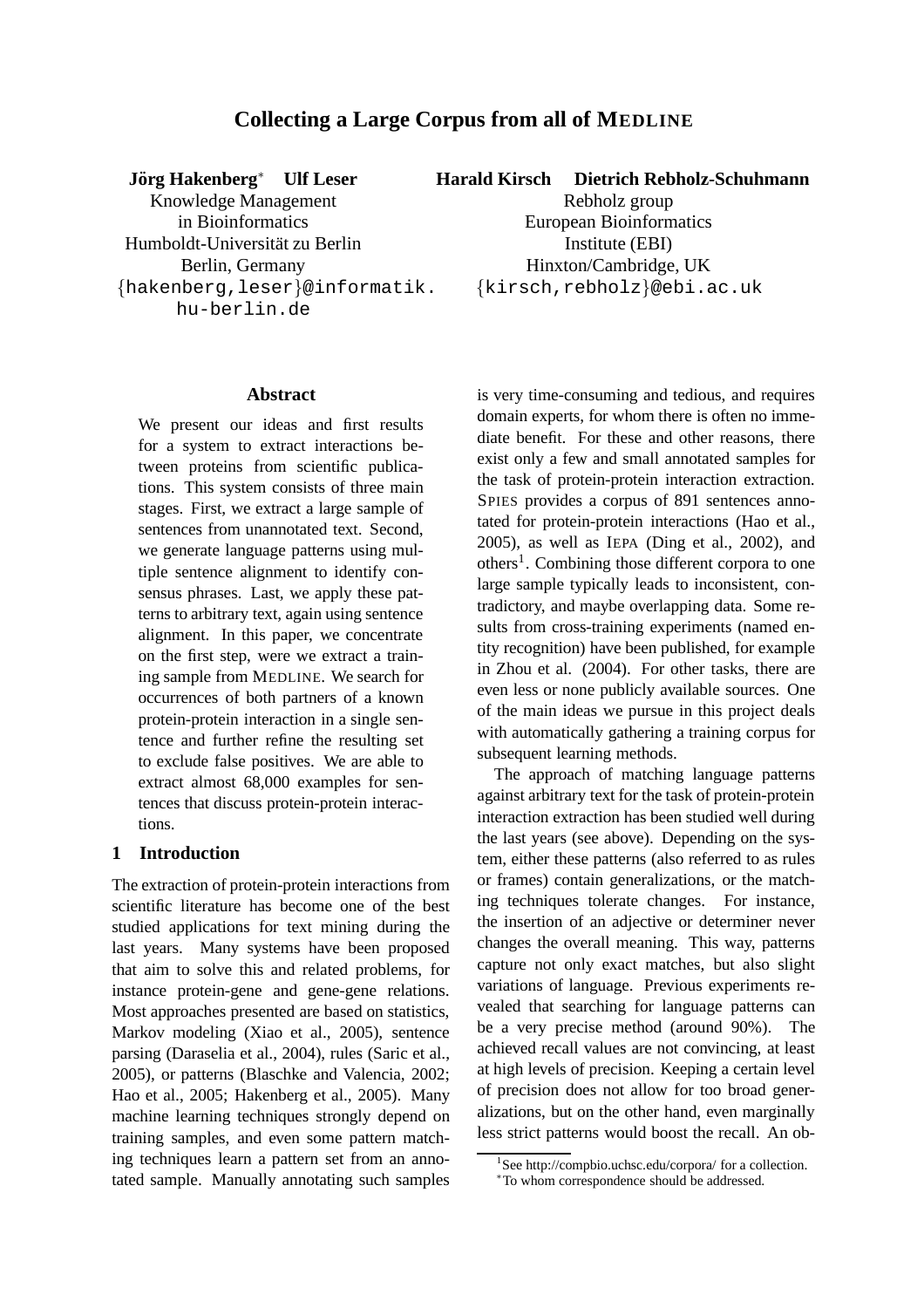vious idea is to keep patterns as strict as possible, and just increase their overall number to ensure high recall. (Blaschke and Valencia, 2002) mention a set of 31, (Hao et al., 2005) start with 192 patterns and reduce them subsequently. Most times, there is much manual work involved in the creation and curation of patterns, or the initial pattern set gets learned from manually annotated sample sentences.

Our idea to overcome the shortage of samples is to automatically extract a large number of examples from all of MEDLINE, using a fact database to look up possible relations. This should be applicable to any types of relations, such as proteinprotein/protein-gene interactions, enzyme kinetics, drug-target relations, etc., as long as corresponding fact database is available. The system simply looks for every encountered pair of entities, if this is also contained in the database. In addition, we filter for the occurrence of certain words near the mentioning.

## **2 System and methods**

We parse all of MEDLINE for a context that contains at least one pair of the entity class needed. In our case, a context always is a single sentence, but this can easily be adjusted to two or more consecutive sentences or a paragraph, for instance. We then apply named entity recognition to the sentence. For this step, is is mandatory to not only recognize names, but map them to their respective identifiers in a database. We use the tool described in Kirsch et al. (2005), that recognizes protein names and maps them to the UniProt database (Bairoch et al., 2005). The dictionary for this tool so far includes 195,908 terms, and was parsed from the database entries (names and synonyms). One term might fit multiple UniProt entries (IDs), and multiple entries might map to the same ID. We extracted 41,748 pairs of interacting proteins from the IntAct database (Hermjakob et al., 2004) (31,471 proteins, May 2005). Whenever we find two or more proteins in a sentence, we search for every possible combination of these in the IntAct pairs. This way, a single sentence might mention more than one interaction at once. With an additional filter we try to exclude simple enumerations and other 'random' co-occurrences of IntAct pairs. We skip all sentences that do not contain a word referring to an interaction between proteins. Such words are, for instance, 'phosphorylates', 'inhibitor', etc.. All in all, we use 160 nouns, 520 verbs, and seven adjectives (including number and conjugations), based on the collection provided by Temkin and Gilder (2003).

For our own pattern matching technique that searches for patterns in arbitrary text and deduces the semantics of the new text, we use a method that resembles sequence alignment. We reduce all sentences collected from MEDLINE to their 'core', that is where the interaction is mentioned, plus a certain boundary. These cores are much shorter, and do not contain the large variety to the left and right of them. The alignment is much faster with shorter patterns, there are less patterns, and not for every possible full sentence there has to be a pattern. The alignment uses an end-space-free strategy, so that the shortest subsentence is matched against the pattern.

## **3 Results**

We collected almost 68,000 sentences from MED-LINE that contain at least one pair from IntAct (see Table 1). 31,000 of these contain an interaction verb; almost as many contain an interaction noun; and there are some that contain both.

Manual inspection of the collection revealed that both the quality and variety are surprisingly good. Table 2 lists a few examples for patterns containing interaction verbs.

We stored all patterns in the form 'ANY/PTN inhibit/v:G ANY/PTN', each pair depicting the token and part-of-speech tag observed. 'ANY/PTN' refers to a protein with an arbitrary name, and 'inhibit/v:G' refers to a verb in gerund form, in this case the token 'inhibit'. For all patterns and part-of-speech tags, please consult the supplementary information.

### **4 Discussion and Conclusions**

In this paper, we have presented a system to extract an annotated corpus from large text collections using a fact database. In our case, we collected sentences describing protein-protein interactions occurring in IntAct from all of MEDLINE. Ideally, this method provides a large sample, not only useful for our subsequent steps, but as a corpus for training systems proposed by others as well. In addition, it could be easily adapted to collect corpora for other tasks as well, such as enzyme kinetics (taking BRENDA (Schomburg et al., 2004) or Kinetikon (Menz et al., 2005) as databases), pro-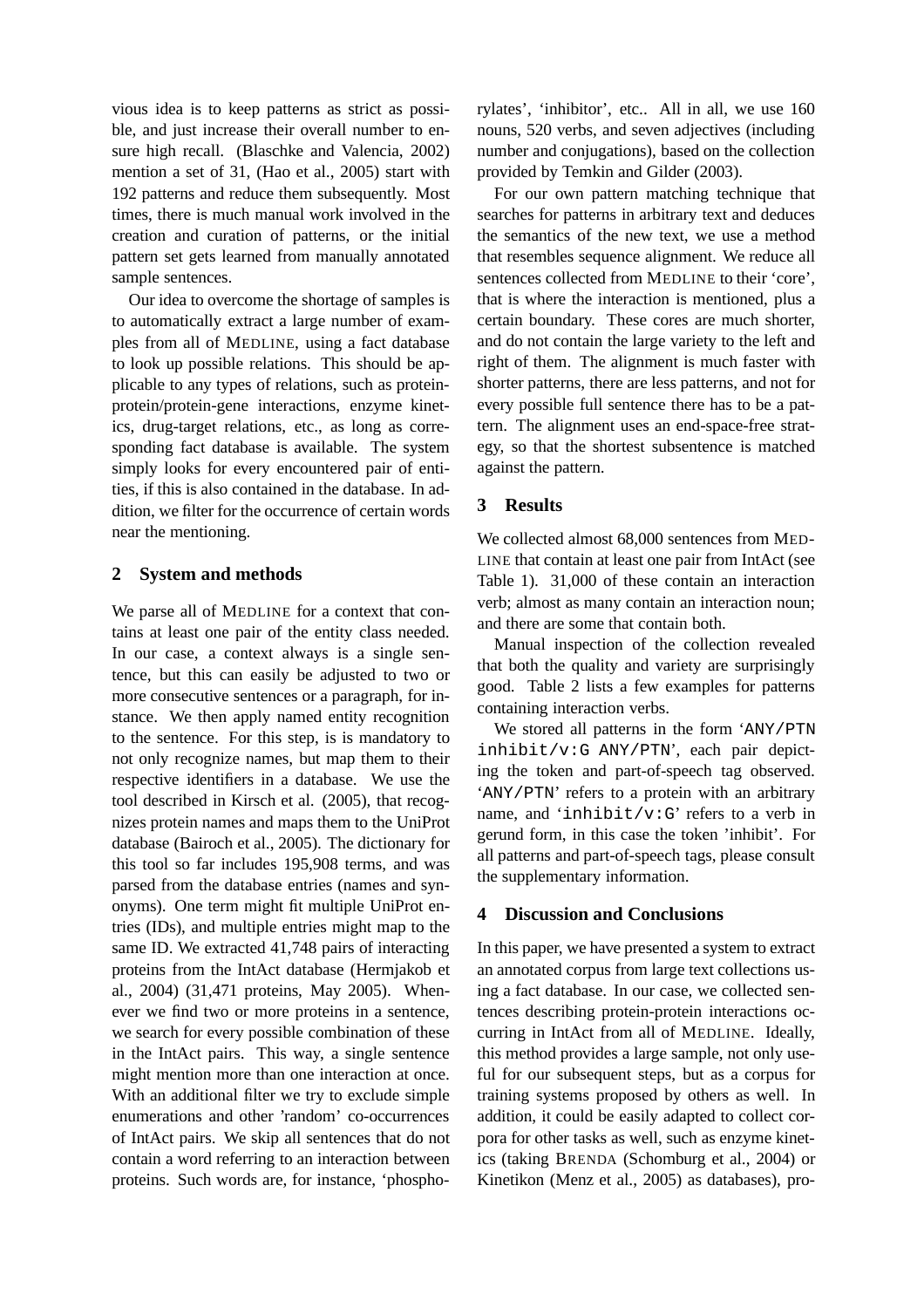| proteins in IntAct                            | 31,471  |
|-----------------------------------------------|---------|
| protein pairs from IntAct                     | 41,748  |
| sentences with at least one IntAct pair       | 67,870  |
| IntAct pairs in the sentences                 | 117,460 |
| sentences with IntAct pair + interaction verb | 3,498   |
| reduced to zero-word boundary, uniques        | 21,191  |
| reduced to one-word boundary, uniques         | 24,403  |

Table 1: Statistics for MEDLINE sentences and interaction pairs from IntAct. Uniques include the reduction of protein names to their entity class.

PTN ) *binds* to PTN PTN ) *binds* to its receptor ( PTN PTN ) *binds* to the cytoplasmic tail of PTN PTN is *associated* with PTN PTN ( + ) T cells *expressing* PTN PTN ) , which *encodes* the Drosophila PTN PTN ) *recruits* PTN PTN ) *recruits* the adapter molecule PTN PTN site near the promoter *bound* c- PTN PTN site was specifically *recognized* by c- PTN

Table 2: Some examples for language patterns collected from MEDLINE. Sentences were reduced to their core, omitting boundaries. 'PTN' indicates proteins, while interaction words are in *italics*.

tein annotations from Gene Ontology (GOA, Camon et al. (2004)), targets of drugs (TTD, Chen et al. (2002)), and many others. Prerequisites are, however, sufficiently good named entity recognition, and further filters like words indicating associations.

In addition to simple co-occurrences of entities in a sentence that also contains a word referring to a relation, we try to ensure quality by taking only entities known to interact with each other. Named entity recognition itself guarantees precision/recall levels of about 80% only. A false positively recognized protein is unlikely to take part in an interaction known from IntAct. Predicting two false positives, where this pair also occurs in IntAct, is even less likely. By scanning for words indicating interactions, we reduce the probability of extracting a 'false' sentence even further. At the moment, we exctract interactions from single sentences only. It is clear, however, that many evidences for relations spread across multiple sentences or even whole paragraphs. We thus study how our approach can be altered to find these occurrences as well, though it is much harder to remove false positives.

Other than providing a simple and fast method to collect an annotated corpus, we pursue several

other ideas. From a computer linguistic point of view, it might be interesting to study the existence and usage of certain patterns of speech. This means, for example a particular verb or group of verbs would determine the basic structure of the sentence it is used in, or is even used only in a defined manner. Such analyses can be performed very easily on a large sample corpus.

### **Future research directions**

Our next steps will focus on the application of the collected language patterns to the extraction of protein-protein interactions from arbitrary text. Even after reduction the pattern set is still too large to apply every single one to every new sentence. In addition, the pattern set misses a lot of interactions, because it is in no way generalized, and even its large size surely cannot grasp all varieties of human language. We would like to generalize the patterns by subsequently transforming the most similar patterns into *consensus patterns*, as provided by *multiple sentence alignment*. These consensus patterns describe motifs commonly observed in scientific text, using information such as tokens, lemmata, part-of-speech tags, etc. They form word sequences containing not only fixed positions, but also free positions and weighted lists of